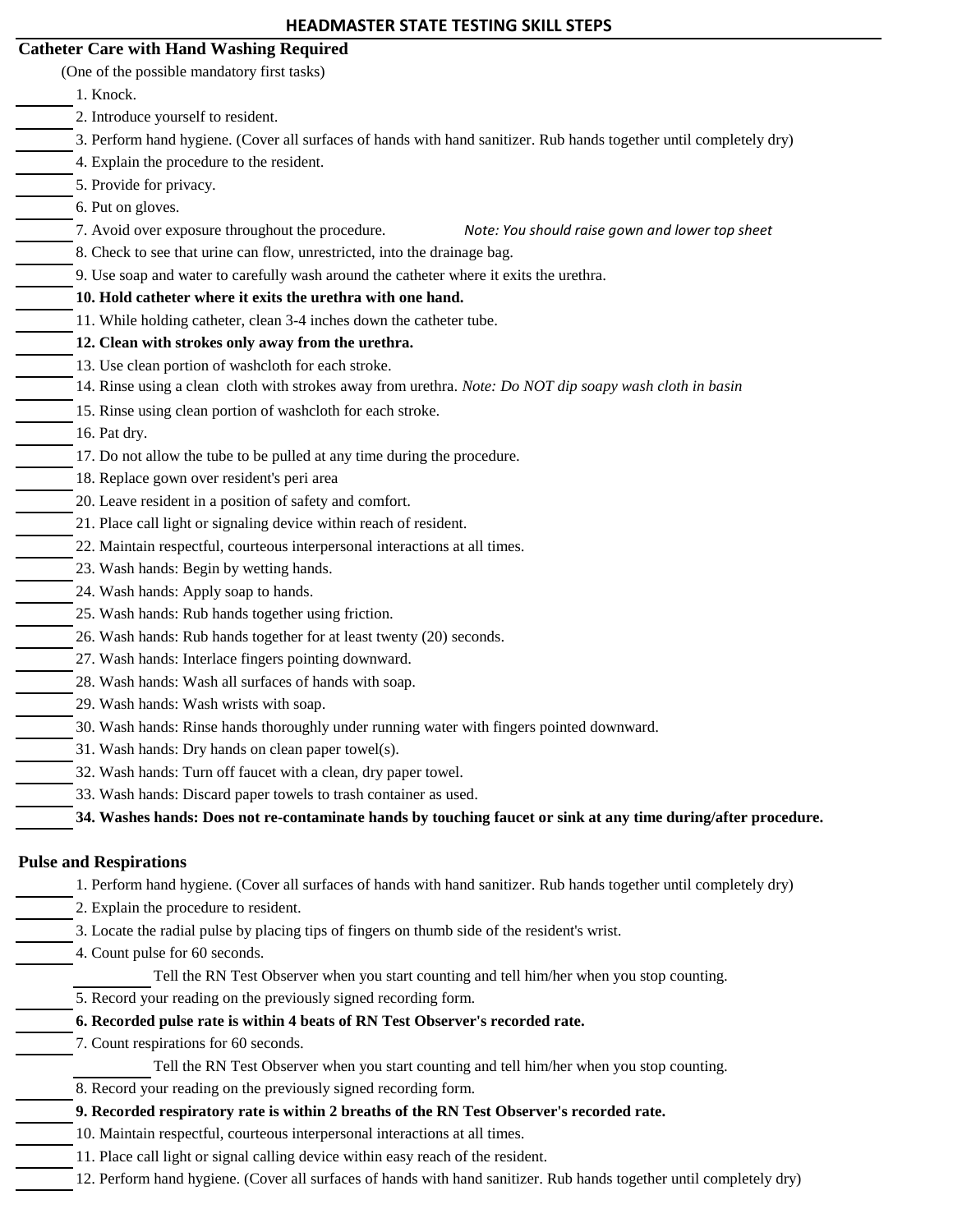| <b>Perineal Care Female with Hand Washing Required (One of the possible mandatory first tasks)</b>                        | Page 2 |
|---------------------------------------------------------------------------------------------------------------------------|--------|
| 1. Knock.                                                                                                                 |        |
| 2. Introduce yourself to the resident.                                                                                    |        |
| 3. Perform hand hygiene. (Cover all surfaces of hands with hand sanitizer. Rub hands together until completely dry)       |        |
| 4. Explain the procedure to the resident. (manikin)                                                                       |        |
| 5. Provide for privacy.                                                                                                   |        |
| 6. Raise the bed height                                                                                                   |        |
| 7. Fill basin with warm water.                                                                                            |        |
| 8. Put on gloves.                                                                                                         |        |
| 9. Direct RN Test Observer to stand on opposite side of the bed or raise side rail on opposite side of bed.               |        |
| RN Test Observer DOES NOT move into position unless directed to do so by the candidate.                                   |        |
| 10. Turn resident or raise hips and place barrier under buttocks. (candidate chooses barrier such as a towel, chux, etc.) |        |
| 11. Expose perineum only.                                                                                                 |        |
| 12. Separate labia.                                                                                                       |        |
| 13. Use water and soapy wash cloth.                                                                                       |        |
| 14. Clean one side of labia from top to bottom.                                                                           |        |
| 15. Use a clean portion of a wash cloth, clean other side of labia from top to bottom.                                    |        |
| 16. Use a clean portion of a wash cloth, clean the vaginal area from top to bottom.                                       |        |
|                                                                                                                           |        |

- 17. Use a clean washcloth, rinse one side of labia from top to bottom.
- 18. Use a clean portion of a wash cloth, rinse other side of labia from top to bottom.
- 19. Use a clean portion of a wash cloth, rinse the vaginal area from top to bottom.
- 20. Pat dry.

- 21. Avoid over exposure throughout the procedure *Note: You should raise gown and lower top sheet*
- 22. Assist resident to turn onto side away from the candidate.
	- *RN Test Observer may help hold the manikin on its side ONLY after the candidate has turned the manikin.*
- 23. Use a clean wash cloth.
- 24. Use water, washcloth and soap.
- **25. Clean from vagina to rectal area.**
- 26. Use a clean portion of a wash cloth with any stroke.
- 27. Use a clean wash cloth, rinse from vagina to rectal area.
- 28. Use a clean portion of a wash cloth with any stroke.
- 29. Pat dry.
- 30. Safely remove barrier from under buttocks.
- 31. Position resident (manikin) on her back.
- 32. Dispose of soiled linen in designated laundry hamper.
- 33. Empty, rinse AND dry equipment. *NOTE: This is worth 3 points. One for each step*
- 36. Return equipment to storage.
- 37. Remove gloves, turning inside out AND dispose into appropriate container *NOTE: This is worth 2 points*
- 39. Lower bed, if it was raised.
- 40. Maintain respectful, courteous interpersonal interactions at all times.
- 41. Place call light or signaling device within reach of resident.
- 42. Wash hands: Begin by wetting hands.
- 43. Wash hands: Apply soap to hands.
- 44. Wash hands: Rub hands together using friction.
- 45. Wash hands: Rub hands together for at least twenty (20) seconds.
- 46. Wash hands: Interlace fingers pointing downward.
- 47. Wash hands: Wash all surfaces of hands with soap.
- 48. Wash hands: Wash wrists with soap.
- 49. Wash hands: Rinse hands thoroughly under running water with fingers pointed downward.
- 50. Wash hands: Dry hands on clean paper towel(s).
- 51. Wash hands: Turn off faucet with a clean, dry paper towel.
	- 52. Wash hands: Discard paper towels to trash container as used.
	- **53. Washes hands: Does not re-contaminate hands by touching faucet or sink at any time during/after procedure.**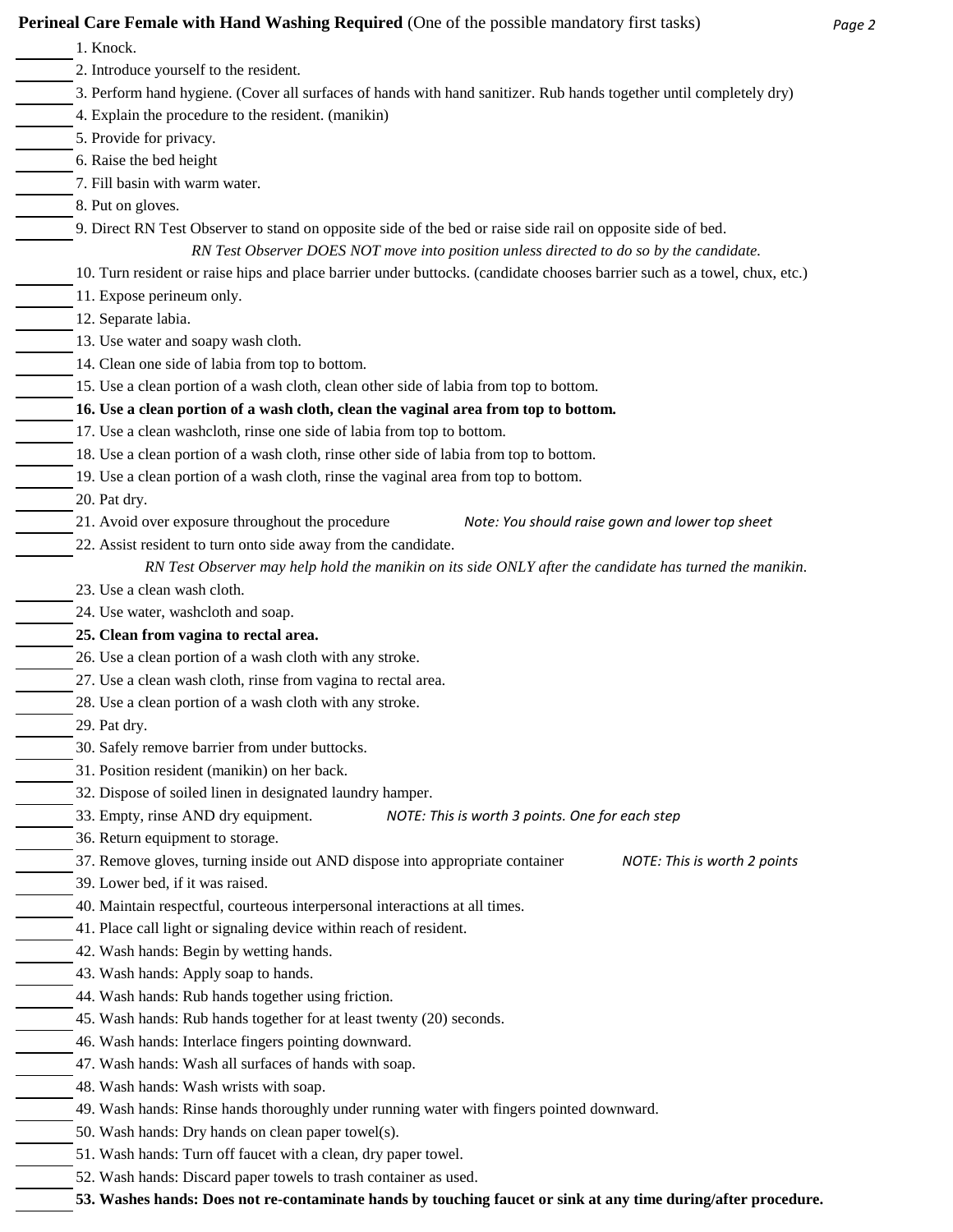## **Isolation Gown and Gloves and Empty Urinary Bag with Hand Washing Required**

- 1. Perform hand hygiene. (Cover all surfaces of hands with hand sanitizer. Rub hands together until completely dry) 2. Face the back opening of the gown. 3. Unfold the gown. 4. Place arms through each sleeve. 5. Secure the neck opening. 6. Secure the waist, making sure that the back flaps cover clothing as completely as possible. 7. Put on gloves. 8. Glove overlap gown sleeves at the wrist. 9. Knock. 10. Introduce yourself to resident. 11. Explain the procedure to the resident. 12. Place a barrier on the floor under the drainage bag. 13. Place the graduate on the previously placed barrier. 14. Open the drain to allow the urine to flow into the graduate. 15. Avoid touching the graduate with the tip of the tubing. 16. Close the drain. 17. Wipe the drain with alcohol wipe AFTER emptying drainage bag. 18. Replace drain in holder. 19. Place graduate on level, flat surface 20. With graduate at eye level, read output. 21. Empty graduate into designated toilet. 22. Rinse equipment emptying into designated toilet. 23. Return equipment to storage. 24. Leave resident in a position of comfort and safety. 25. Place call light or signaling device within reach of the resident. 26. Maintain respectful, courteous interpersonal interactions at all times. 27. Remove gloves, turning inside out. 28. Remove gloves BEFORE removing gown. 29. Dispose of the gloves in appropriate container. 30. Unfasten gown at the neck. 31. Unfasten gown at the waist. 32. Remove gown by folding soiled area to soiled area. 33. Dispose of gown in an appropriate container. 34. Record the output in ml on previously signed recording form. **35. Candidate's recorded measurement is within 25ml of the RN Test Observer's measurement.** 36. Wash hands: Begin by wetting hands. 37. Wash hands: Apply soap to hands. 38. Wash hands: Rub hands together using friction. 39. Wash hands: Rub hands together for at least twenty (20) seconds. 40. Wash hands: Interlace fingers pointing downward. 41. Wash hands: Wash all surfaces of hands with soap. 42. Wash hands: Wash wrists with soap. 43. Wash hands: Rinse hands thoroughly under running water with fingers pointed downward. 44. Wash hands: Dry hands on clean paper towel(s). (One of the possible mandatory first tasks)
	- 45. Wash hands: Turn off faucet with a clean, dry paper towel.
		- 46. Wash hands: Discard paper towels to trash container as used.
	- **47. Washes hands: Does not re-contaminate hands by touching faucet or sink at any time during/after procedure.**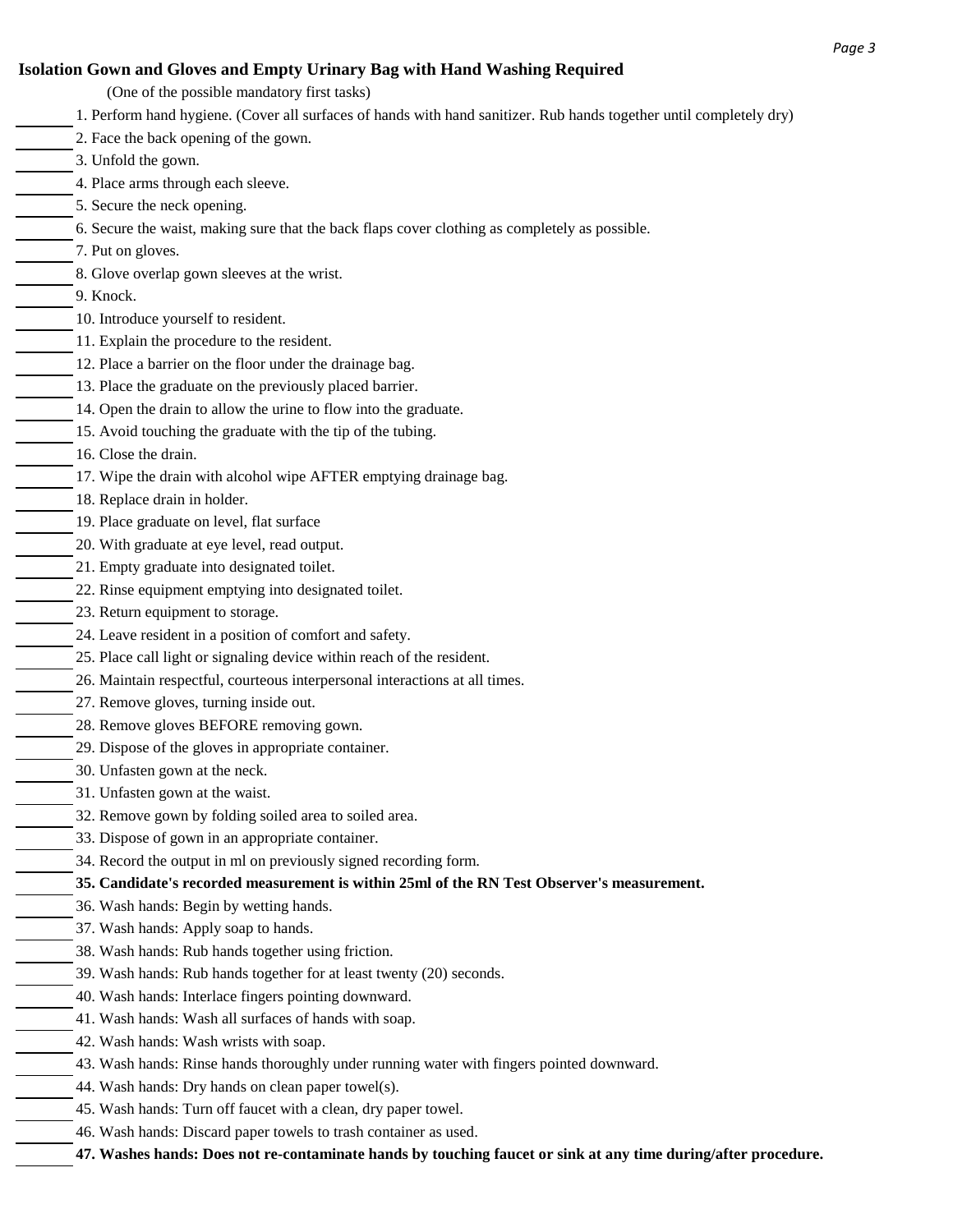- **Bedpan and Output with Hand Washing Required** 1. Knock. 2. Introduce yourself to resident. 3. Perform hand hygiene. (Cover all surfaces of hands with hand sanitizer. Rub hands together until completely dry) 4. Explain the procedure to the resident. 5. Provide for privacy. 6. Candidate puts on gloves. 7. Position resident on bedpan/fracture pan correctly. (Pan not upside down, is centered, etc.) 8. Position resident on bedpan/fracture pan using correct body mechanics. 9. Raise head of bed to comfortable level. 10. Leave tissue within reach of resident. 11. Leave call light within reach of resident. 12. Move to an area of the room away from the Actor. 13. When the RN Test Observer indicates, candidate returns. 14. Obtain a wet wash cloth. 15. Wash/assist resident to wash hands. 16. Dry/assist resident to dry hands. 17. Discard soiled linen in designated laundry hamper. 18. Gently remove bedpan/fracture pan. 20. Place graduate on level, flat surface. 21. With graduate at eye level, read output. 22. Empty equipment used into designated toilet. (Bedpan/Fracture Pan - Graduate) 23. Rinse equipment used and empty rinse water into designated toilet. (Bedpan/Fracture Pan - Graduate) 24. Remove gloves turning inside out. 25. Properly dispose of gloves. 26. Record output on recording form. **27. Candidate's measured reading is within 25ml of RN Test Observer's reading.** 28. Maintain respectful, courteous interpersonal interactions at all times. 29. Place call light or signaling device within reach of the resident. 30. Wash hands: Begin by wetting hands. 31. Wash hands: Apply soap to hands. 32. Wash hands: Rub hands together using friction. 33. Wash hands: Rub hands together for at least twenty (20) seconds. 34. Wash hands: Interlace fingers pointing downward. 19. Hold the bedpan/fracture pan for the RN Test Observer while an unknown quantity of liquid is poured into it. (One of the possible mandatory first tasks)
	- 35. Wash hands: Wash all surfaces of hands with soap.
	- 36. Wash hands: Wash wrists with soap.
	- 37. Wash hands: Rinse hands thoroughly under running water with fingers pointed downward.
	- 38. Wash hands: Dry hands on clean paper towel(s).
	- 39. Wash hands: Turn off faucet with a clean, dry paper towel.
		- 40. Wash hands: Discard paper towels to trash container as used.
			- **41. Washes hands: Does not re-contaminate hands by touching faucet or sink at any time during/after procedure.**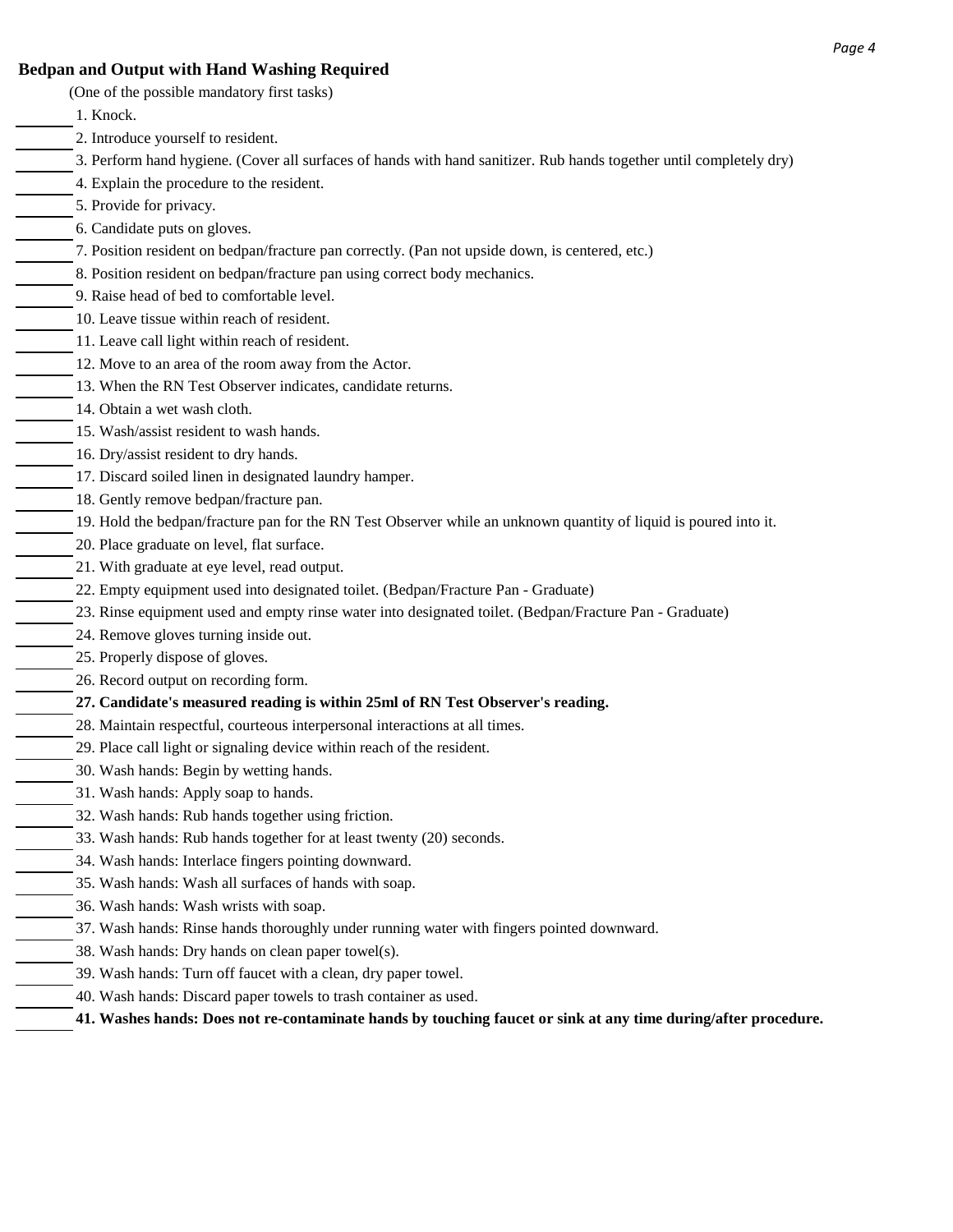- **Range of Motion Hip & Knee** *NOTE: Crititcal steps moved* 1. Perform hand hygiene. (Cover all surfaces of hands with hand sanitizer. Rub hands together until completely dry) 2. Explain the procedure to the resident. **3. Do not cause discomfort/pain anytime during ROM.** 4. Raise bed height. 5. Provide for privacy. 6. Position resident supine (bed flat). 7. Position resident in good body alignment. 8. Place one hand under the knee. 9. Place the other hand under the ankle. 10. ROM for Hip: Move the entire leg away from the body = ABDUCTION 11. Move the entire leg toward the body = ADDUCTION 12. Complete abduction and adduction of the hip at least three times. 14. Bend the resident's knee and hip toward the resident's trunk = FLEXION 15. Straighten the knee and hip = EXTENSION 16. Complete flexion and extension of the knee and hip at least three times. 17. Do not force any joint beyond the point of free movement. **18. You must ask at least once during the ROM exercise if there is/was any discomfort/pain.** 19. Leave resident in a comfortable position. 20. Lower bed, if raised. 21. Maintain respectful, courteous interpersonal interactions at all times. 22. Place call light or signaling device within easy reach of the resident 23. Perform hand hygiene. (Cover all surfaces of hands with hand sanitizer. Rub hands together until completely dry) **Range of Motion Shoulder** *NOTE: Crititcal steps moved* 1. Perform hand hygiene. (Cover all surfaces of hands with hand sanitizer. Rub hands together until completely dry) 2. Explain the procedure to the resident. **3. Do not cause discomfort/pain at any time during ROM.** 4. Provide for privacy. 5. Raise bed height. 6. Position resident supine (bed flat). 7. Position resident in good body alignment. 8. Place one hand under the elbow. 9. Place other hand under the resident's wrist. 10. Raise the resident's arm up and over the resident's head = FLEXION 11. Bring the resident's arm back down to the resident's side = EXTENSION 12. Complete flexion and extension of shoulder at least three times. 13. Continue same support for shoulder joint. 14. Move the resident's entire arm out away from the body = ABDUCTION 15. Return arm to the resident's side = ADDUCTION 13. Continue to correctly support joints by placing one hand under the resident's knee and the other hand under the resident's ankle.
	- 16. Complete abduction and adduction of the shoulder at least three times.
		- 17. Do not force any joint beyond the point of free movement.
	- **18. You must ask at least once during the ROM exercise if there is/was any discomfort/pain.**
		- 19. Leave resident in a comfortable position.
	- 20. Lower bed, if raised.
	- 21. Maintain respectful, courteous interpersonal interactions at all times.
	- 22. Place call light or signaling device within easy reach of the resident.
	- 23. Perform hand hygiene. (Cover all surfaces of hands with hand sanitizer. Rub hands together until completely dry)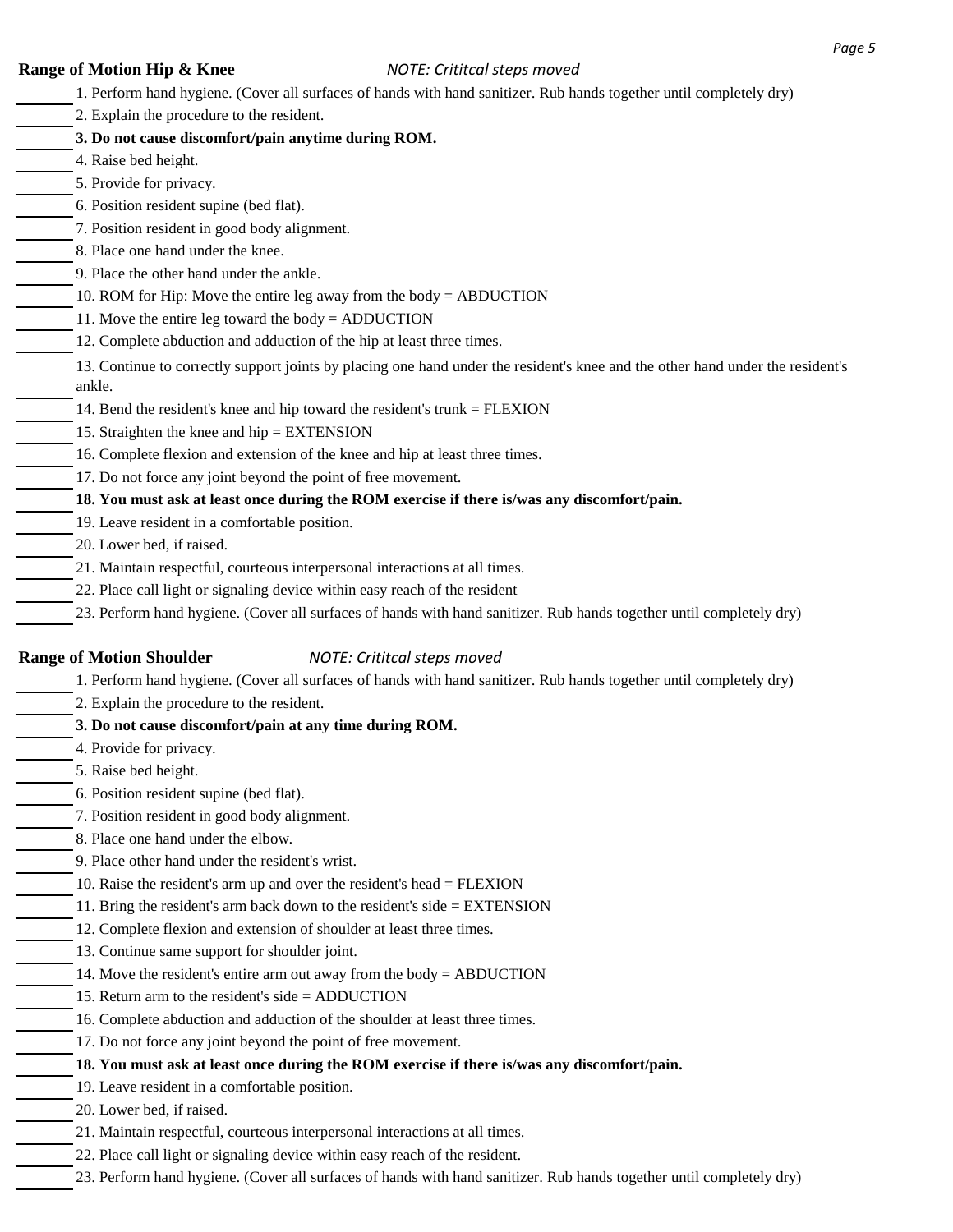### **Bed Bath – Whole Face and One Arm, Hand and Underarm** *Page 6*

- 1. Perform hand hygiene. (Cover all surfaces of hands with hand sanitizer. Rub hands together until completely dry)
- 2. Explain the procedure to the resident.
- 3. Provide for privacy.
- 4. Fill basin with warm water.
- 5. Raise bed height.
- 6. Cover resident with a bath blanket.
- 7. Fanfold bed linens at least down to waist or move linens to opposite side.
- 8. Remove resident's gown without exposing resident.
- 9. Dispose of gown in designated laundry hamper.
- 10. Wash face WITHOUT SOAP.
	- 11. Pat dry face.
	- 12. Place towel under arm, exposing one arm.
- 13. Wash arm with soap.
- 14. Wash hand with soap.
- 15. Wash underarm soap.
- 16. Rinse arm.
- 17. Rinse hand.
- 18. Rinse underarm.
	- 19. Pat dry arm.
- 20. Pat dry hand.
- 21. Pat dry underarm.
- 22. Assist resident to put on a clean gown.
- 23. Empty equipment.
	- 24. Rinse equipment.
- 25. Dry basin.
- 26. Return equipment to storage.
- 27. Dispose of soiled linen in designated laundry hamper.
	- 28. Lower bed, if raised.
- 29. Maintain respectful, courteous interpersonal interactions at all times.
- 30. Place call light or signal calling device within reach of the resident.
- 31. Perform hand hygiene. (Cover all surfaces of hands with hand sanitizer. Rub hands together until completely dry)

# **Dressing Bedridden Resident**

- 1. Perform hand hygiene. (Cover all surfaces of hands with hand sanitizer. Rub hands together until completely dry)
- 2. Explain the procedure to the resident.
- 3. Provide for privacy.
- 4. Raise bed height
- 5. Keep resident covered while removing gown.
- 6. Remove gown from unaffected side first.
	- 7. Place used gown in designated laundry hamper.
		- 8. Dress the resident in a button-up shirt. Insert hand through the sleeve of the shirt and grasp resident's hand.

# **9. When dressing the resident in a button-up shirt, always dress from the weak side first.**

10. Assist the resident to raise his/her buttocks or turn the resident from side to side and draw the pants over the buttocks and up to the resident's waist.

- **11. When dressing the resident in pants, always dress the weak side leg first.**
- 12. Put on the resident's socks. Draw the socks up the resident's foot until they are smooth.
- 13. Put on the resident's non-skid footwear, slip each non-skid footwear on the resident's feet.
- 14. Leave the resident comfortably/properly dressed.
- 15. Leave the resident in a position of safety.
	- 16. Lower bed, if raised.
	- 17. Maintain respectful, courteous interpersonal interactions at all times.
	- 18. Place call light or signaling device within easy reach of the resident
	- 19. Perform hand hygiene. (Cover all surfaces of hands with hand sanitizer. Rub hands together until completely dry)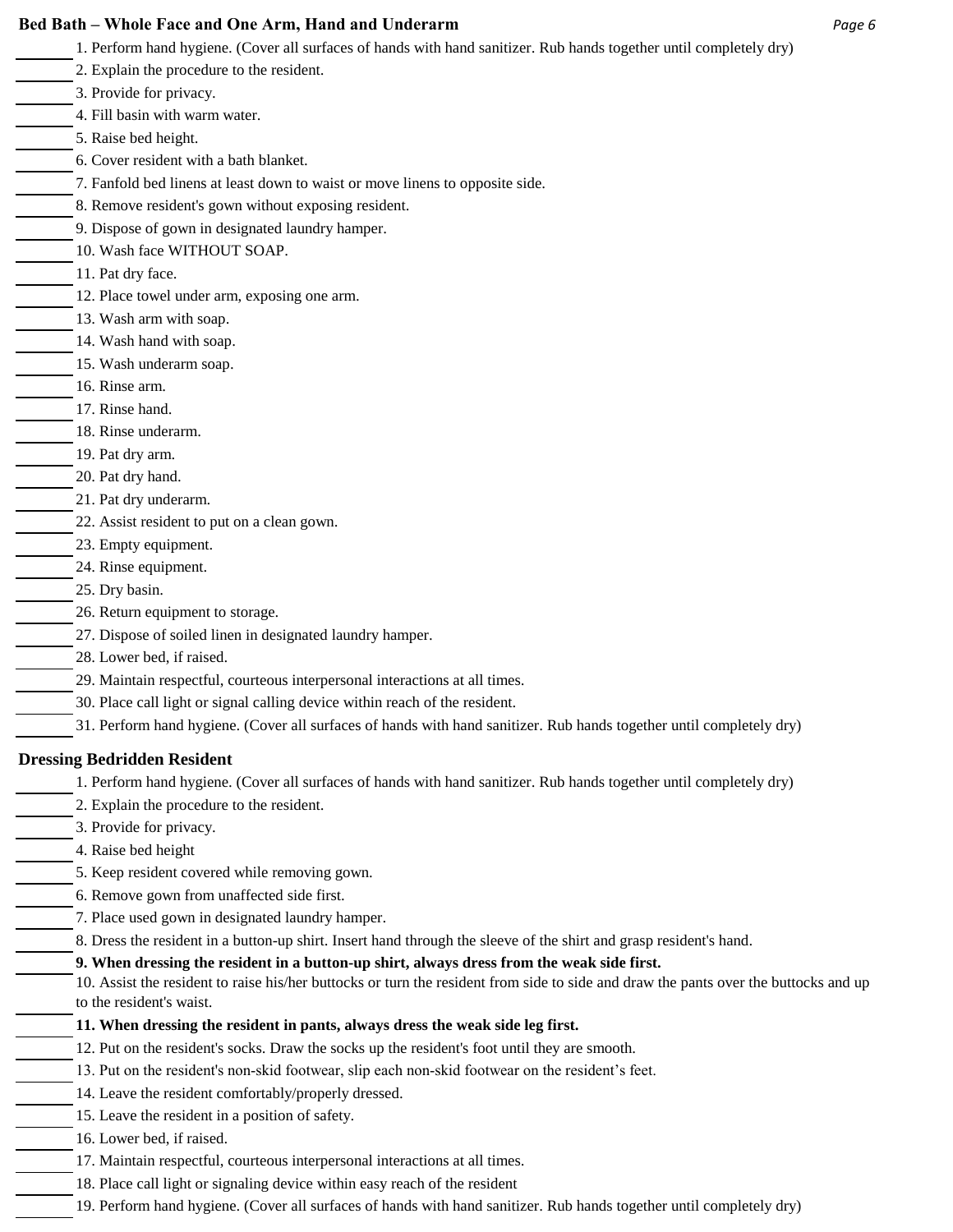### **Foot Care One Foot**

- 1. Perform hand hygiene. (Cover all surfaces of hands with hand sanitizer. Rub hands together until completely dry)
- 2. Explain the procedure to the resident.
- 3. Fill foot basin with warm water.
- 4. Remove a sock from the (right/left) foot. (The scenario read to you will specify right or left.)
- 5. Immerse foot in warm water THEN verbalize that you would soak the foot 5 20 minutes.
- 6. Use water and soapy washcloth.
- 7. Wash entire foot.
- 8. Wash between toes.
	- 9. Rinse entire foot. (Soapy wash cloth dipped in basin and wrung out is okay for rinsing.)
- 10. Rinse between toes.
- 11. Dry foot thoroughly.
- **12. Dry thoroughly between toes.**
- 13. Warm lotion by rubbing it between hands.
- 14. Massage lotion over entire foot.
- 15. Avoid getting lotion between the toes.
- 16. If any excess lotion, wipe with a towel.
- 17. Replace sock on foot.
	- 18. Empty basin & Rinse basin.
	- 19. Dry basin.
- 20. Return basin to storage area.
- 21. Place dirty linen in designated laundry hamper.
- 22. Leave resident in position of safety in proper alignment in the chair.
- 23. Maintain respectful, courteous interpersonal interactions at all times.
- 24. Place call light or signaling device within reach of resident.
- 25. Perform hand hygiene. (Cover all surfaces of hands with hand sanitizer. Rub hands together until completely dry)

## **Ambulation with Gait Belt**

- 1. Perform hand hygiene. (Cover all surfaces of hands with hand sanitizer. Rub hands together until completely dry)
- 2. Explain the procedure to the resident.
- 3. Obtain gait belt for the resident.
	- **4. Lock bed brakes to ensure resident's safety.**
	- **5. Lock wheelchair brakes to ensure resident's safety.**
- 6. Position bed so the resident's feet will rest comfortably flat on the floor when sitting on the bed.
- 7. Bring resident to sitting position with resident's feet flat on the floor.
- 8. Properly place gait belt around resident's waist.
	- 9. Tighten gait belt.
- 10. Check gait belt for tightness by slipping fingers between gait belt and resident.
	- 11. Assist resident to put on non-skid footwear BEFORE standing.
- 12. Bring resident to standing position.
- 13. Use proper body mechanics at all times.
- 14. Grasp gait belt.
	- 15. Stabilize resident.
	- **16. Ambulate resident at least 10 steps.**
	- 17. Assist resident to pivot/turn.
	- 18. Sit resident in the wheelchair.
	- 19. Sit resident in a controlled manner.
	- 20. Ensure safety at all times.
		- 21. Remove gait belt.
	- 22. Maintain respectful, courteous interpersonal interactions at all times.
	- 23. Place call light or signal device within easy reach of the resident.
	- 24. Perform hand hygiene. (Cover all surfaces of hands with hand sanitizer. Rub hands together until completely dry)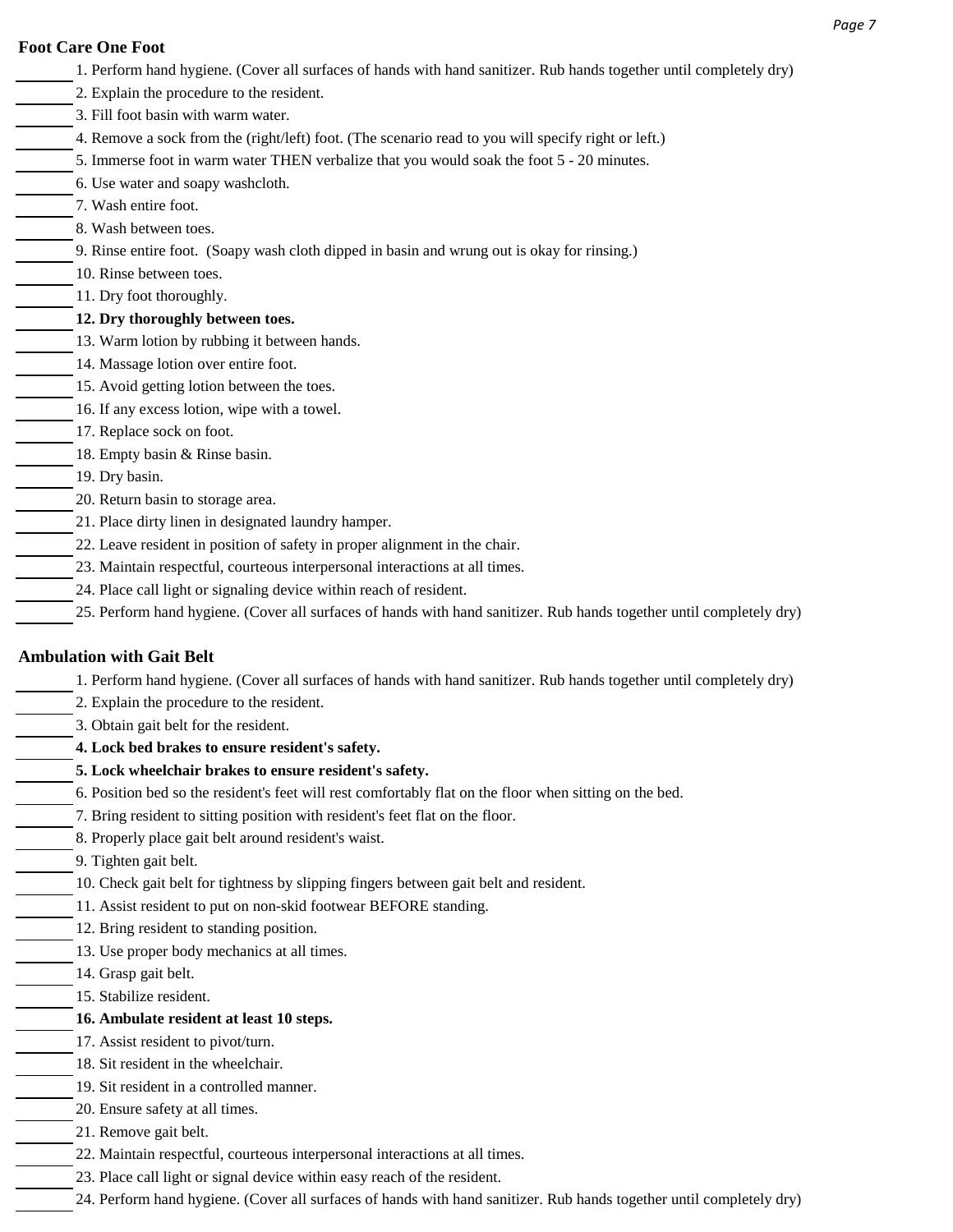- **Mouth Care Brushing Teeth** 1. Perform hand hygiene. (Cover all surfaces of hands with hand sanitizer. Rub hands together until completely dry) 2. Explain the procedure to the resident. 3. Provide for privacy. 4. Put on gloves only AFTER supplies have been gathered. 5. Drape resident's chest with a towel (cloth or paper) to prevent soiling. 6. Wet toothbrush. 7. Apply toothpaste to toothbrush. 11. Clean resident's tongue. 12. Assist the resident in rinsing mouth. 13. Wipe resident's mouth. 14. Remove soiled chest barrier. 15. Place soiled chest barrier (cloth or paper) in the appropriate container. 16. Empty emesis basin. 17. Rinse emesis basin. 18. Dry emesis basin. 19. Rinse toothbrush. 20. Return equipment to storage. 21. Remove gloves turning inside out. 22. Dispose of gloves in appropriate container. 23. Leave resident in position of comfort. 24. Place call light or signaling device within easy reach of the resident. 25. Maintain respectful, courteous interpersonal interactions at all times. 26. Perform hand hygiene. (Cover all surfaces of hands with hand sanitizer. Rub hands together until completely dry) **Positioning Resident on Side 8. Brush resident's teeth, including inner surfaces of upper & lower teeth, while verbalizing the surfaces you're cleaning. 9. Brush resident's teeth, including outer surfaces of upper & lower teeth, while verbalizing the surfaces you're cleaning. 10. Brush resident's teeth, including chewing surfaces of upper & lower teeth, while verbalizing the surfaces you're cleaning.**
	- 1. Perform hand hygiene. (Cover all surfaces of hands with hand sanitizer. Rub hands together until completely dry)
	- 2. Explain the procedure to resident.
	- 3. Provide for privacy.
	- 4. Position bed flat.
		- 5. Raise bed height.
		- **6. Raise side rail on side of the bed opposite working side of bed to provide safety.**
	- 7. From the working side of bed move resident's upper body toward self.
	- 8. From the working side of the bed move resident's hips toward self.
	- 9. From the working side of the bed move resident's legs toward self.
	- 10. Assist/turn resident on his/her left/right side.(Side will be read to candidate by RN Test Observer.)
	- 11. Ensure that the resident's face never becomes obstructed by the pillow.
	- 12. Check to be sure resident is not lying on down side arm.
	- 13. Ensure resident is in correct body alignment.
		- 14. Place support devices under the resident's head.
		- 15. Place support devices under the resident's up side arm.
			- 16. Place support devices behind back.
		- 17. Place support devices between knees.
		- 18. Leave resident in a position of comfort and safety.
		- 19. Lower bed, if raised.
		- 20. Maintain respectful, courteous interpersonal interactions at all times.
		- 21. Place call light or signaling device within easy reach of the resident.
		- 22. Perform hand hygiene. (Cover all surfaces of hands with hand sanitizer. Rub hands together until completely dry)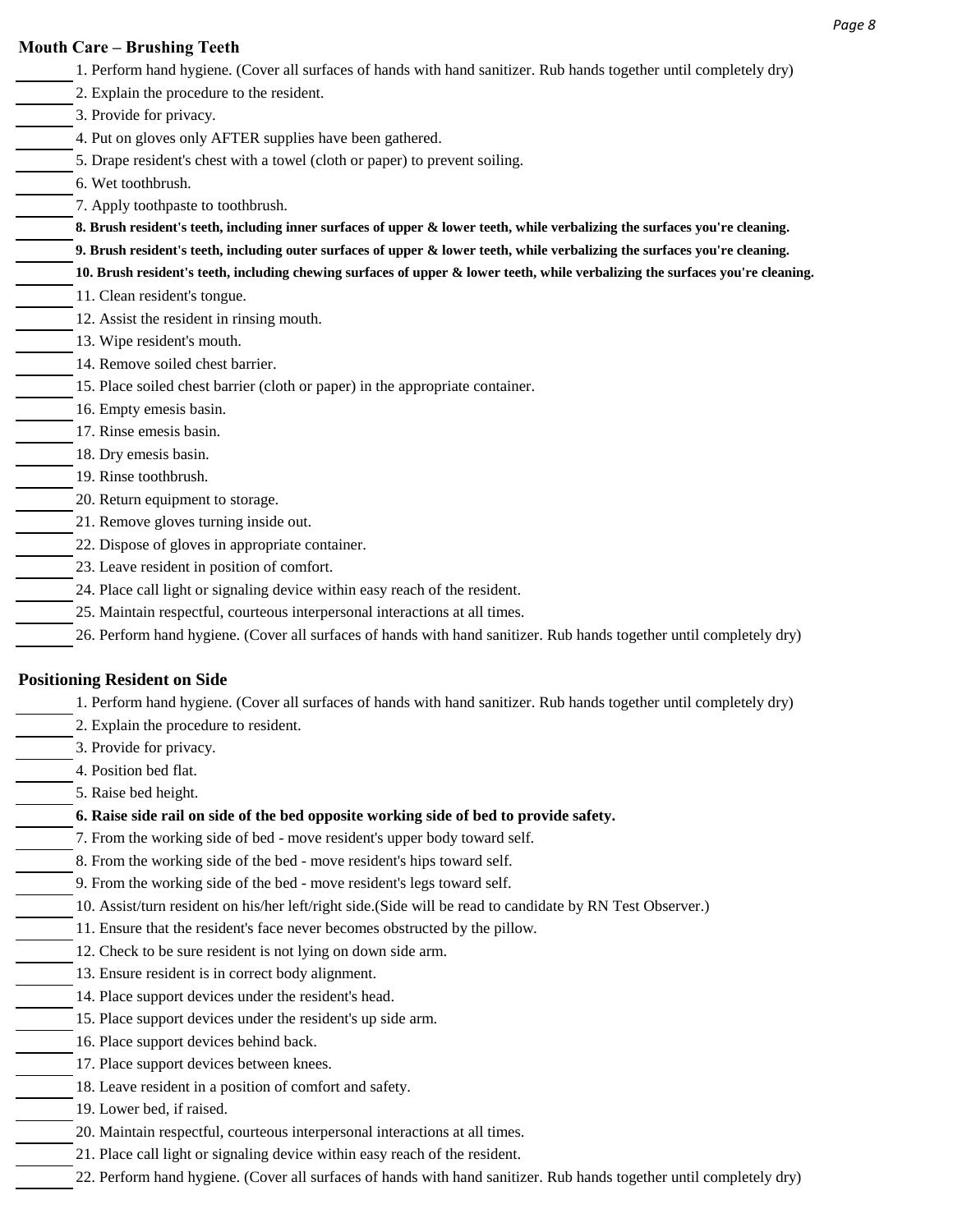### **Feeding the Dependent Resident**

- 1. Perform hand hygiene. (Cover all surfaces of hands with hand sanitizer. Rub hands together until completely dry) 2. Explain the procedure to the resident.
- 3. Ask resident to state name and verify name matches the name on the diet card.
- 4. Position the resident in an upright position, at least 45 degrees.
- 5. Protect clothing from soiling by using napkin, clothing protector, or towel.

6. Assist resident to clean hands BEFORE feeding. (May use a wet wash cloth and dry wash cloth/towel to wash/dry resident's hands –OR- may use hand sanitizer making sure to completely cover all surfaces of the resident's hands and rub until hands are completely dry.

- 7. Ensure resident's hands are dry BEFORE feeding.
- 8. Position yourself at eye level facing the resident while feeding resident.
- 9. Describe the foods being offered to the resident.
- 10. Offer each fluid frequently.
- 11. Offer small amounts of food at a reasonable rate.
- 12. Allow resident time to chew and swallow.
- 13. Wipe resident's face during meal at least one time.
	- Actor will say, "I'm full" before all the solid food and fluids are gone.
	- 14. Leave resident clean.
	- 15. Leave resident in bed with head of bed set up to at least 30 degrees.
- 16. Record intake as a percentage of total solid food eaten on the previously signed recording form.
- **17. Candidate's calculation must be within 25 percentage points of the RN Test Observer's.**
- 18. Record sum of estimated fluid intakes in ml on the previously signed recording form.
- **19. Candidate's calculation must be within 60ml of the RN Test Observer's.**
- 20. Maintain respectful, courteous interpersonal interactions at all times.
	- 21. Place call light or signaling device within easy reach of the resident.
- 22. Perform hand hygiene. (Cover all surfaces of hands with hand sanitizer. Rub hands together until completely dry)

## **Stand and Pivot Transfer a Weight Bearing Resident from Bed to Wheelchair Using a Gaitbelt**

- 1. Perform hand hygiene. (Cover all surfaces of hands with hand sanitizer. Rub hands together until completely dry)
- 2. Explain the procedure to the resident.
- 3. Obtain a gait belt.
- **4. Lock bed brakes to ensure resident's safety.**
- 5. Assist resident in putting on non-skid footwear.
	- 6. Position bed so resident's feet will be flat on floor when resident is sitting on the bed.
	- 7. Assist resident to a sitting position.
	- 8. Position wheelchair arm/wheel touching the side of the bed.

# **9. Lock wheelchair brakes to ensure resident's safety.**

- 10. Place gait belt around waist to stabilize trunk.
- 11. Tighten gait belt.
- 12. Check gait belt for tightness by slipping fingers between gait belt and resident.
- 13. Face resident.
	- 14. Grasp gait belt with both hands.
	- 15. Bring resident to standing position.
	- 16. Use proper body mechanics.

# **17. Assist resident to pivot in a controlled manner that ensures safety.**

- 18. Sit resident in the wheelchair in a controlled manner that ensures safety.
- 19. Remove gait belt.
- 20. Maintain respectful, courteous interpersonal interactions at all times.
	- 21. Place call light or signaling device within easy reach of the resident.
- 22. Perform hand hygiene. (Cover all surfaces of hands with hand sanitizer. Rub hands together until completely dry)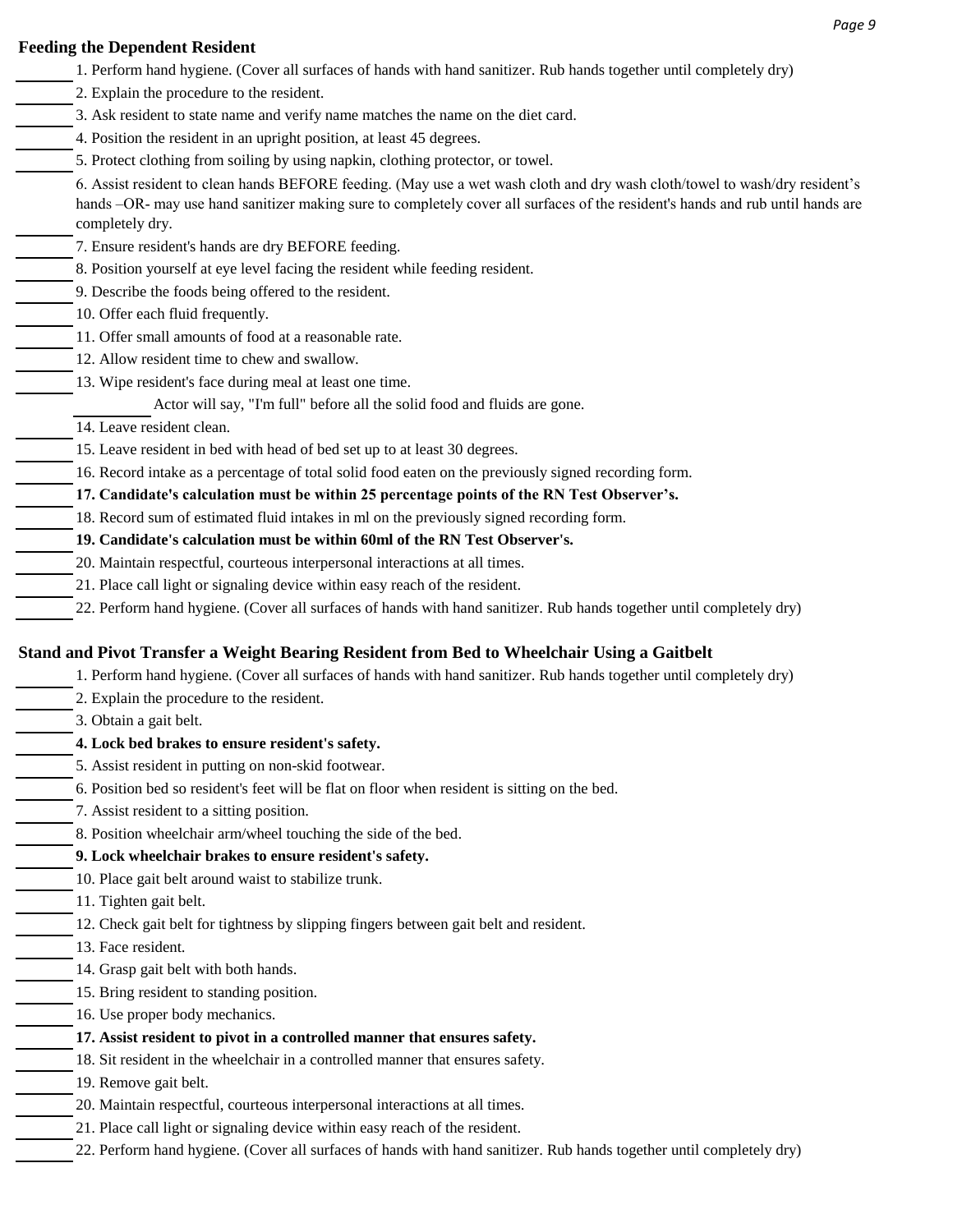### **Denture Care**

- 1. Perform hand hygiene. (Cover all surfaces of hands with hand sanitizer. Rub hands together until completely dry)
	- 2. Explain the procedure to the resident.
- 3. Line bottom of the sink with a WASH CLOTH to prevent damage to the dentures. (3 papertowels are ok too)
- 4. Put on gloves.
- 5. Apply denture cleanser.
- 6. Remove denture from cup.
- 7. Handle denture carefully to avoid damage.
- 8. Handle denture carefully to avoid contamination.
- 9. Thoroughly brush denture inner surfaces of upper or lower dentures. (Denture brush or toothbrush)
- 10. Thoroughly brush denture outer surfaces of upper or lower dentures. (Denture brush or toothbrush)
- 11. Thoroughly brush denture chewing surfaces of upper or lower dentures. (Denture brush or toothbrush)
- 12. Rinse denture using clean cool water.
- 13. Place denture in rinsed cup.
- 14. Add cool clean water to denture cup.
- 15. Rinse equipment. (Denture brush or toothbrush)
- 16. Return equipment to storage.
- 17. Discard protective lining in an appropriate container.
- 18. Remove gloves, turning inside out as they are removed.
- 19. Dispose of gloves in an appropriate container.
- 20. Maintain respectful, courteous interpersonal interactions at all times.
- 21. Place call light or signaling device within easy reach of the resident.
- 22. Perform hand hygiene. (Cover all surfaces of hands with hand sanitizer. Rub hands together until completely dry)

# **Weighing an Ambulatory Resident**

- 1. Perform hand hygiene. (Cover all surfaces of hands with hand sanitizer. Rub hands together until completely dry)
	- 2. Explain the procedure to resident.
- 3. Balance (or zero) scale.
- 4. Assist resident to stand.
- 5. Walk resident to the scale.
- 6. Assist resident to step on scale.
- 7. Check that resident is centered on scale.
- 8. Check that resident has arms at side.
- 9. Ensure resident is not holding on to anything that would alter reading of the weight.
	- 10. Adjust weights until scale is in balance or read analog scale.
		- 11. Return resident to the chair.
		- 12. Assist resident to sit in chair.
	- 13. Record weight on previously signed recording form.
	- **14. Recorded weight from signed recording form varies no more than 2 lb. from RN Test Observer's.**
	- 15. Maintain respectful, courteous interpersonal interactions at all times.
	- 16. Place call light or signal calling device within easy reach of the resident.
- 17. Perform hand hygiene. (Cover all surfaces of hands with hand sanitizer. Rub hands together until completely dry)